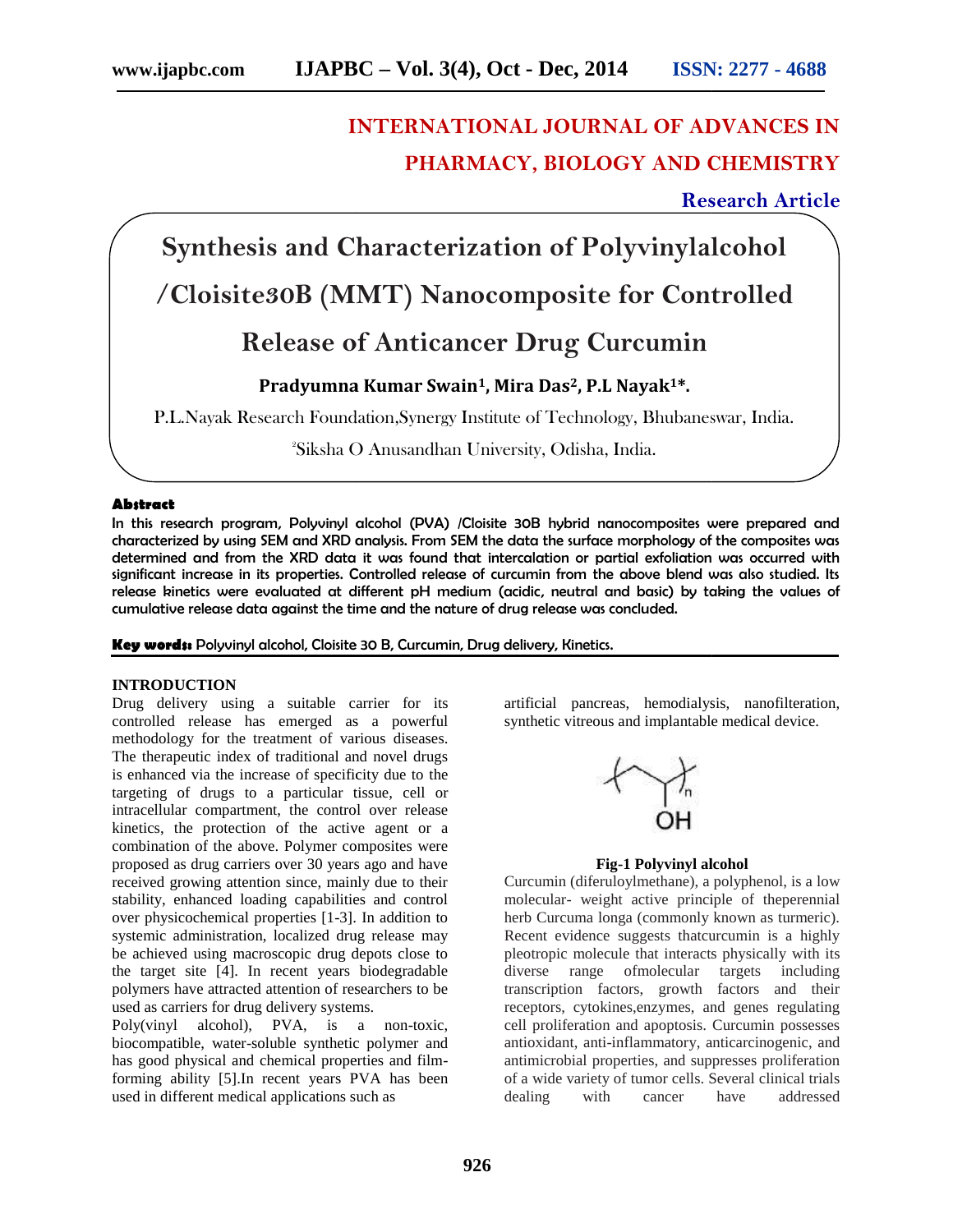thepharmacokinetics, safety, and efficacy of curcumin in humans. Despite extensive research and development, poor solubility of curcumin in aqueous solution remains a major barrier in its bioavailability and clinical efficacy. Being hydrophobic in nature, it is insoluble in water but soluble in ethanol, dimethylsulfoxide, and acetone. To increase its solubility and bioavailability, attempts have been made through encapsulation in liposomes, polymeric and lipo-NPs,biodegradable microspheres,cyclodextrin, and hydrogels [6-11].In recent years, various controlled delivery forms, such as polymeric micro/nanospheres,liposomes, micelles, parenteral emulsion, and prodrugs have been parenteral investigated to increase its solubility, to minimize the side effects as well as to avoid the use of toxic adjuvant. thepharmacokinetics, safety, and efficacy of<br>curcumin in humans. Despite extensive research and<br>development, poor solubility of curcumin in aqueous<br>solution remains a major barrier in its bioavailability<br>and clinical effic dependentioning, which are the same of the same of the same of the same of the same of the same of the same of the same of the same of the same of the same of the same of the same of the same of the same of the same of th



# **Fig-2:Curcumin structure(1***E***,6***E***)-1,7-Bis(4 hydroxy-3-methoxyphenyl)-1,6-heptadiene-3,5- structure(1***E***)-1,7-Bis(4-hydroxy-3-methoxyphenyl)-1,6-heptadiene-3,5dione(IUPAC NAME)**

In the present research program, we wish to report a novel biomaterial—PVL/ MMT (Cloisite 30 B)hybrid nanocomposite for the control release of Curcumin. The nanocomposites have been characterized by SEM, XRD methods. The drug delivery has been carried out at different pH conditions and the results are encouraging. present research program, we wish to report a<br>biomaterial—PVL/ MMT (Cloisite 30<br>id nanocomposite for the control release of<br>min. The nanocomposites have been<br>terized by SEM, XRD methods. The drug

#### **EXPERIMENTAL**

**Materials:** Polyvinyl alcohol Samples was purchased **Materials:**from Aldrich Co. (with 99% hydrolyzed, Mw 85,000 - 146,000).The Cloisite30B was procured from Southern Clay Products;USA.Curcumin was purchased from Dabur,India. All other samples were of Analytical Grade. - 146,000).The Cloisite30B was procured from<br>Southern Clay Products;USA.Curcumin was<br>purchased from Dabur,India. All other samples were<br>of Analytical Grade.<br>**Preparation of Nanocomposites**<br>One gram of polyvinyl alcohol was

#### **Preparation of Nanocomposites**

One gram of polyvinyl alcohol was dissolved in 50 ml deionized water and heated at 70°C to obtain a homogeneous solution .Calculated amount of Cloisite 30B(1%, 2.5%) was added to this slurry. The mixture was stirred for 8 hours at room temperature till a homogenate composite is formed. The product was poured into the specially self-made mold and dried at ambient temperature for several days.

## **Drug Loading**

Curcumin-loaded PVL/C30B nanocomposites were prepared by emulsion/solvent evaporation method. In short, curcumin of different loadings, i.e., 1 wt%, 2.5wt%, 5 wt%, 7.5wt%, 10wt%,and15% were dissolved in ethanol with (80:20) PVL/ C 30B. The formed solution was poured into a labeled Petri dish and allowed to evaporate the solvent overnight at room temperature. This compound was used for drug delivery purposes.

# **Dissolution experiments**

Dissolution experiments were performed at  $37^{\circ}$ C using the dissolution tester(Disso test, Lab India, Mumbai, India) equipped with six paddles at a paddle speed of 100 rpm. About 900ml of phosphate buffer solution (pH 5.8,pH7.0 and pH7.4) was used as the dissolution media to stimulate gastrointestinal tract (GIT) conditions. A 5-ml aliquot was used each time for analyzing the Curcumin content at a fixed time interval. The dissolution media was replenished with a fresh stock solution. The amount of Curcumin released was analyzed using a UV spectrophotometer (Systronics, India) at the max value of  $420$  nm.

# **Drug release mechanism from matrices**

From time to time, various authors have proposed several types of drug release mechanisms frommatrices. It has been proposed that drug release from matrices usually implies water penetrationin the matrix, hydration, swelling, diffusion of the dissolved drug (polymer hydro fusion), and/orthe erosion of the gelatinous layer. Several kinetic models relating to the drug release from matrices, selected from the most important mathematical models, are described over here.However, it is worth mention that the release mechanism of a drug would depend on the dosage form selected, pH, nature of the drug and, of course, the polymer used. hydration, swelling, diffusion of th<br>olymer hydro fusion), and/orthe ero<br>us layer. Several kinetic models<br>g release from matrices, selected mention that t<br>ld depend on t<br>f the drug and, alyzing the Curcumin content at a<br>
al. The dissolution media was repler<br>
she solution. The amount of<br>
she solution. The amount of<br>
dwas analyzed using a IV spectrop<br>
pincs, India) at the max value of 42<br>
release mechanism

(i) Zero - Order Kinetics [14].

**W = k1 t ……………. (1) (1)**

(ii) First - Order Kinetics [15].

$$
\ln(100 - W) = \ln 100 - k2 t \dots (2)
$$

(iii) Hixon-Crowel's Cube- Root Equation (Erosin Model) [16].

**(100- W) 1/3 = 100 1/3 – k3 t …... (3) k3** 

(iv) Higuchi's Square Root of Time Equation (Diffusion Model) [17].

**W = k4 t ……………. (4) (4)**

(v) Power Law Equation (Diffusion/ Relaxation model) [18]. (v) Power Law Equation (Diffusion/ Relaxation<br>model) [18].<br>**Mt / M** = **k5 t n ...............** (5)<br>Mt / M is the fractional drug release into dissolution

**Mt / M∞ = k5 t n …………. (5)**

medium and k5 is a constant incorporatingthe medium and k5 is a constant incorporating the structural and geometric characteristics of the tablet. The term 'n' is the diffusional constant that characterizes the drug release transport mechanism. When  $n = 0.5$ , the drug diffused andreleased from the polymeric matrix with a quasi-Fickian diffusion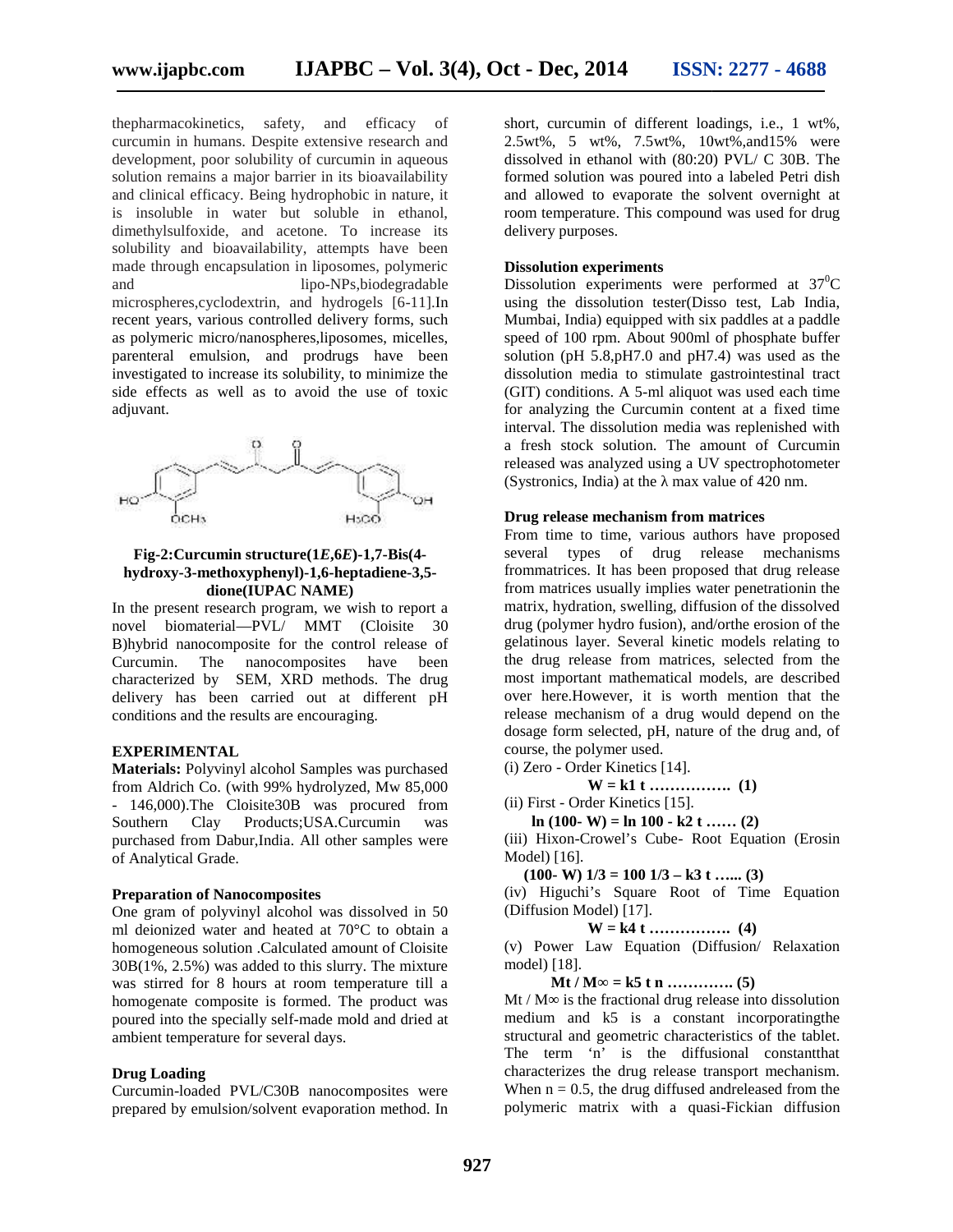mechanism. For  $n > 0.5$ , ananomalous, non-Fickian drug diffusion occurs. When  $n = 1$ , a non-Fickian, case II or Zero- orderrelease kinetics could be observed.

#### **Characterization X-Ray Diffraction (XRD)**

The change in gallery height of the blend was investigated by WAXD experiments, which werecarried out using a X-ray diffractometer (BEDE D-3system) with  $Cu K$  radiation at a generator voltageof 40 kV and a generator current of 100 mA. Samples were scanned from  $2 = 1-100$  at a scanning rate of20/min.

# **Scanning Electron Microscopy (SEM):**

The blending of the PVL nanocomposites containing different concentrations was characterized using SEM (440, Leica Cambridge Ltd., Cambridge, UK). The film specimens were placed on the Cambridge standard aluminium specimen mounts (pin type) with double-sided adhesive electrically conductive carbon tape (SPI Supplies, West Chester, PA). The specimen mounts were then coated with 60% Gold and 40% Palladium for 30 seconds with 45 mAcurrent in a sputter coater (Desk II, Denton Vacuum,Moorestown, NJ). The coated specimens were then observed on the SEM using an accelerating voltageof 20 kV at a tilt angle of 300to observe the microstructure of the PVL composite blends.

#### **Swelling Studies**

Water absorption of the polymer-drug conjugates was measured following ASTM D 570-81. Thesamples were preconditioned at 50o C for 24h and then cooled in a desiccator before beingweighed. The preconditioned samples were submerged in distilled water at 25o C for 24h.The samples were removed and dried with a paper towel before weighing. Water absorption wascalculated as a percentage of initial weight. The soluble material loss was checked by weighting the specimens after drying them in an oven at 50o C for another 24h. The total water absorption for 24h was calculated including the soluble material lossWhere, W1=Weight of Swollen composite after 24 hr., W2= Weight of Dry Composite.

$$
\% \, 3 \text{welling} = \frac{W_1 - W_2}{W_2} \times 100
$$

Where, W1=Weight of Swollen composite after 24 hr., W2= Weight of Dry Composite.

#### **RESULTS AND DISCUSSION X-Ray Diffraction (XRD)**

The Wide angle XRD (WAXD) showed different peak regions for C 30B and PVL like  $2 = 4.8^{\circ}$  and 2  $= 40^{\circ}$  respectively. The weak diffraction peak of PVL proves the its amorphous nature. But when PVL blended with C 30B to make PVL/ C 30B nanocomposites the peak remarkably shifted to the region  $2 = 5.8^\circ$  (Figure 3) indicating that probably an intercalation or partial exfoliation had occurred.

# **Scanning Electron Microscopy (SEM)**

The scanning electron micrograph of a typical drugloaded PVA blended with C 30B is shown in Figure 4. The composite showed surface cracks probably caused by partial collapsing of the polymer network during drying.

# **Equilibrium Swelling Studies**

The swelling behavior of the composites has been investigated. It is generally known that the swelling behavior of the polymer network depends upon the nature of the polymer, polymer solvent compatibility and degree of cross-linking. However, in the case of ionic networks,swelling behavior depends upon mass transfer limitations, ion exchange and ionic interaction. The swelling behavior of the composites is depicted in Figure 5.

It shows that the swelling increases with time up to a certain level, and then levels off. Theswelling parameters are furnished in Figure 5. Due to the hydrophobicity of drug the swelling %increases with increase in the drug loadings.%of Swelling studies of<br>Different Drug Loadings of PVA-C30B Drug Loadings of PVA-C30B nanocomposite.

# **In-vitro Drug Release**

#### *Effect of pH, Time and Drug loading*

In order to investigate the effect of pH on the swelling of PVA/C 30B composite (2.5%), wehave measured the % cumulative release in both pH 5.8,pH7.0 and 7.4 media. Cumulative release data presented in Figure.6, 7 and 8 indicate that by increasing the pH from 5.8 to 7.4, a considerable increase in the cumulative release is observed for all composites. From Figure.6,7,and 8, itcan be seen that the 15% drug- polymer composites have shown longer drug release rates than the other composites. Thus, drug release depends upon the nature of the polymer matrix as well as pH of the media.Interestingly, more than 90 wt% curcumin is released from composites at pH 7.4 within 48 hours,whereas less than 70wt% of the drug is released at pH 5.8 within 48 hours. This suggests that the basic environment is more suitable over the acidic environment for the drug release. Further the electrostatic interaction of composites is more easily broken at pH 7.4 than at pH 5.8 leading tocurcumin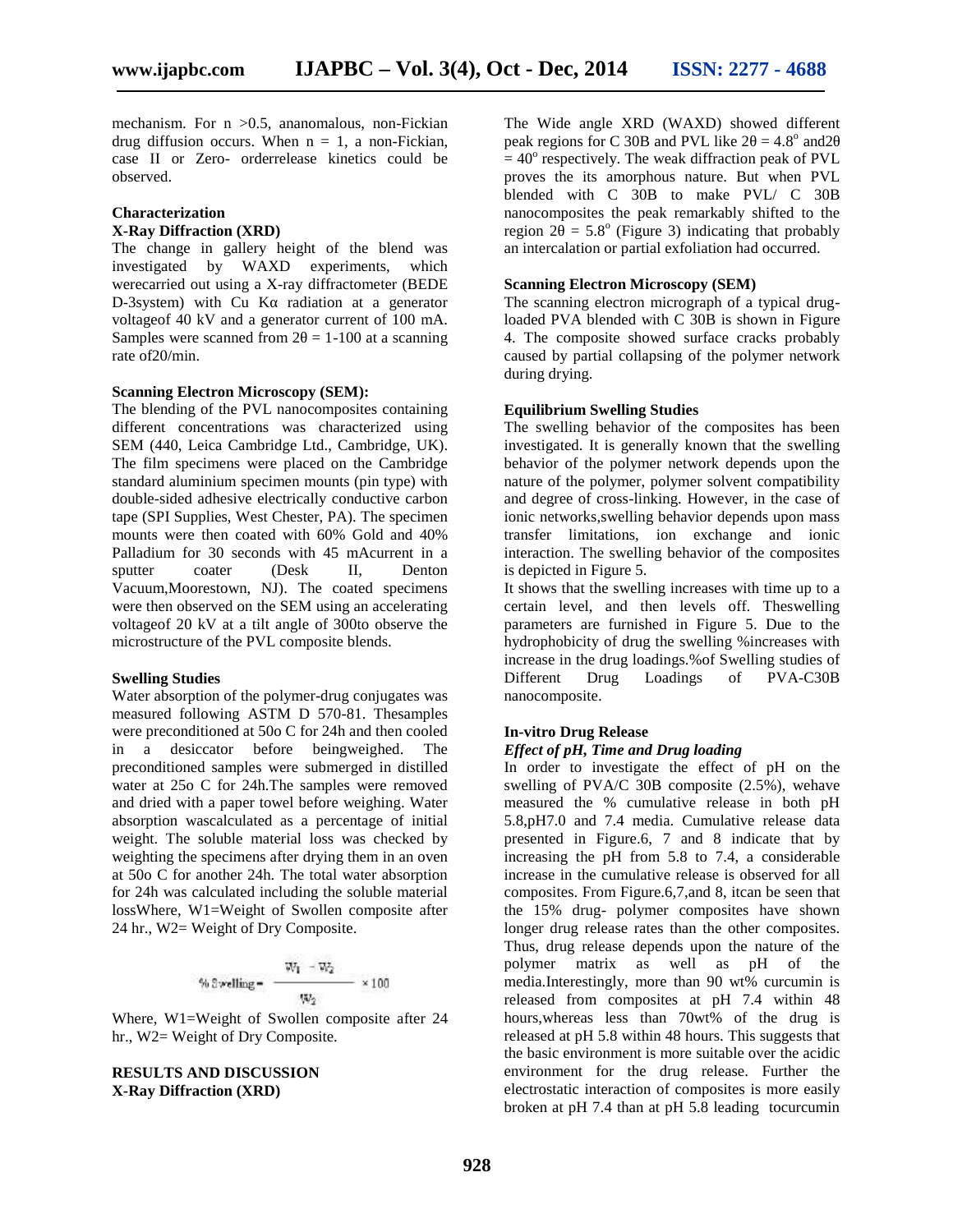being released more rapidly at pH 7.4 than pH 5.8.Release data (Figure 6,7,8) showed that formulations containing highest amount of drug (10%)displayed fast and higher release rates than those formulations containing a small amount of drug loading.

#### **Drug release kinetics**

Drug release kinetics was evaluated by plotting the cumulative release data vs. time by fitting to an exponential equation of the type as represented below.

$$
Mt/M = kt^n
$$

Where

- Mt / M = the fractional drug release at time t,
- $k = constant$  characteristic of the drug-polymer system
- n = empirical parameter characterizing the release mechanism.

The values of n and k were estimated using the least squares procedure,and these data are given in Table 1. The values of k and n have shown a dependence on the polymer content of the matrix and % drug loading.Values of 'k' for composites prepared by varying the amounts of drug containing and keeping

PVA/C 30B (2.5 wt %) constant, ranged from 0.04 to 0.17 in pH 7.4 ,0.04 to 0.11 in pH 7.0 and 0.04 to 0.11 in pH 5.8 respectively. However, the drug loaded composites exhibited 'n' values ranging from 0.6 to 1.2 in pH 7.4 and 0.5 to 1 in pH 7.0, 0.6 to 1 in pH 5.8 indicating a shift from erosion type release to a swelling controlled, non-Fickian type mechanism.

#### **CONCLUSION**

Controlled release of anticancer drugs by using biodegradable polymers has a significant advantage over conventional drug delivery.In this research program, novel nanocomposites of PVA blended with cloisite 30B were prepared and characterized by Xray diffraction and scanning electron microscope. The swelling behaviors of the nanocomposites have also been reported. The blend was loaded with different percentage of anticancer drug curcumin to study its release behavior at different time interval and different pH medium. From the datas obtained by calculating different kinetic parameters like 'k' and 'n' the drug release mechanism was concluded as a non-Fickian type of mechanism.



**Figure 3 X-ray diffraction of (a) PVL (b) Cloisite30B (c) PVL-C30B**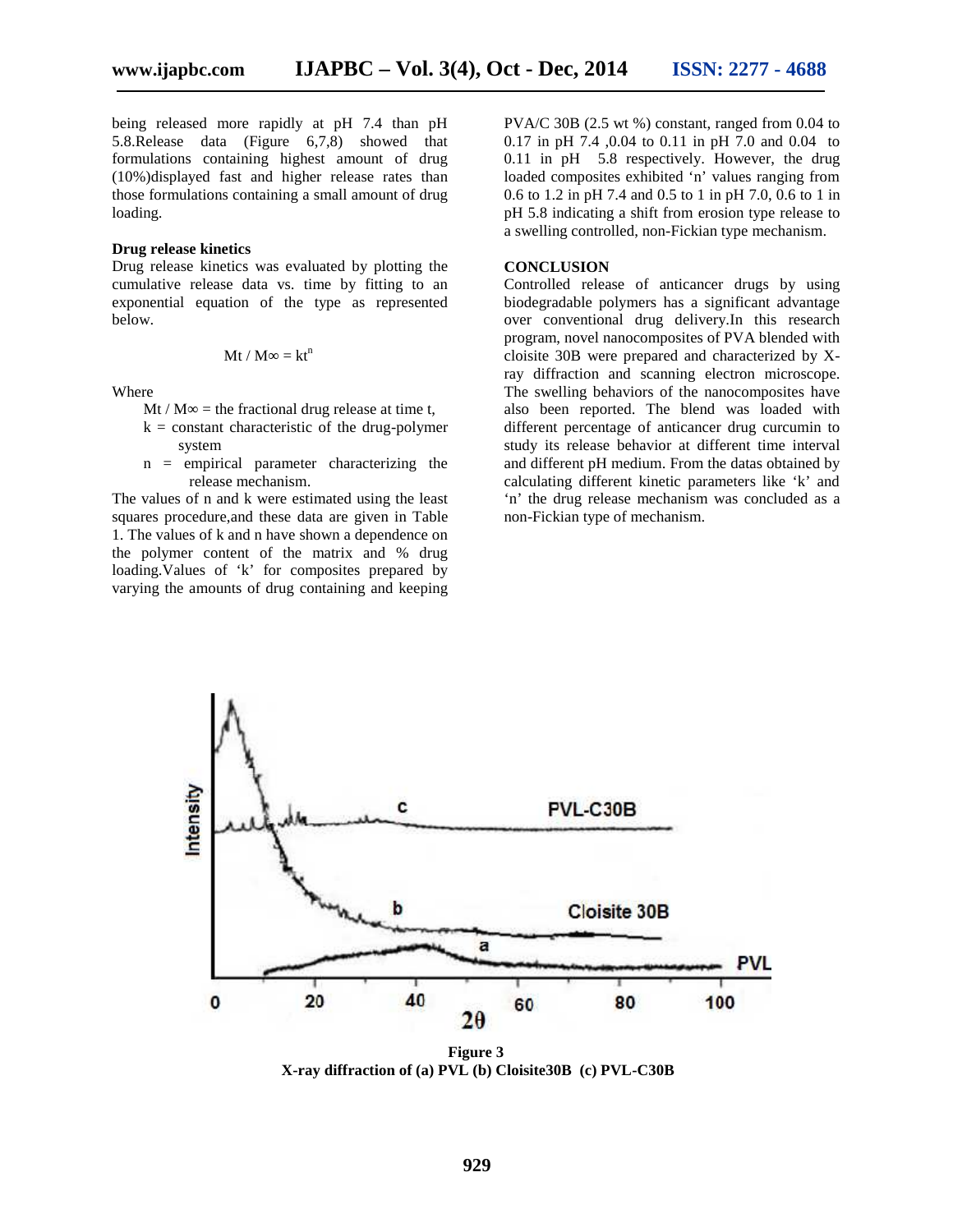

**Fig 4 SEM of PVA/C30B**



**Fig 5**

**Water Absorption of the PVA-C30B nanocomposites with different % of drug loadings**



**Time(hrs)**

**Fig 6 % Cumulative Release vs Time for Different Formulations of Curcumin Loaded in PVA-C30B in pH 5.8 media**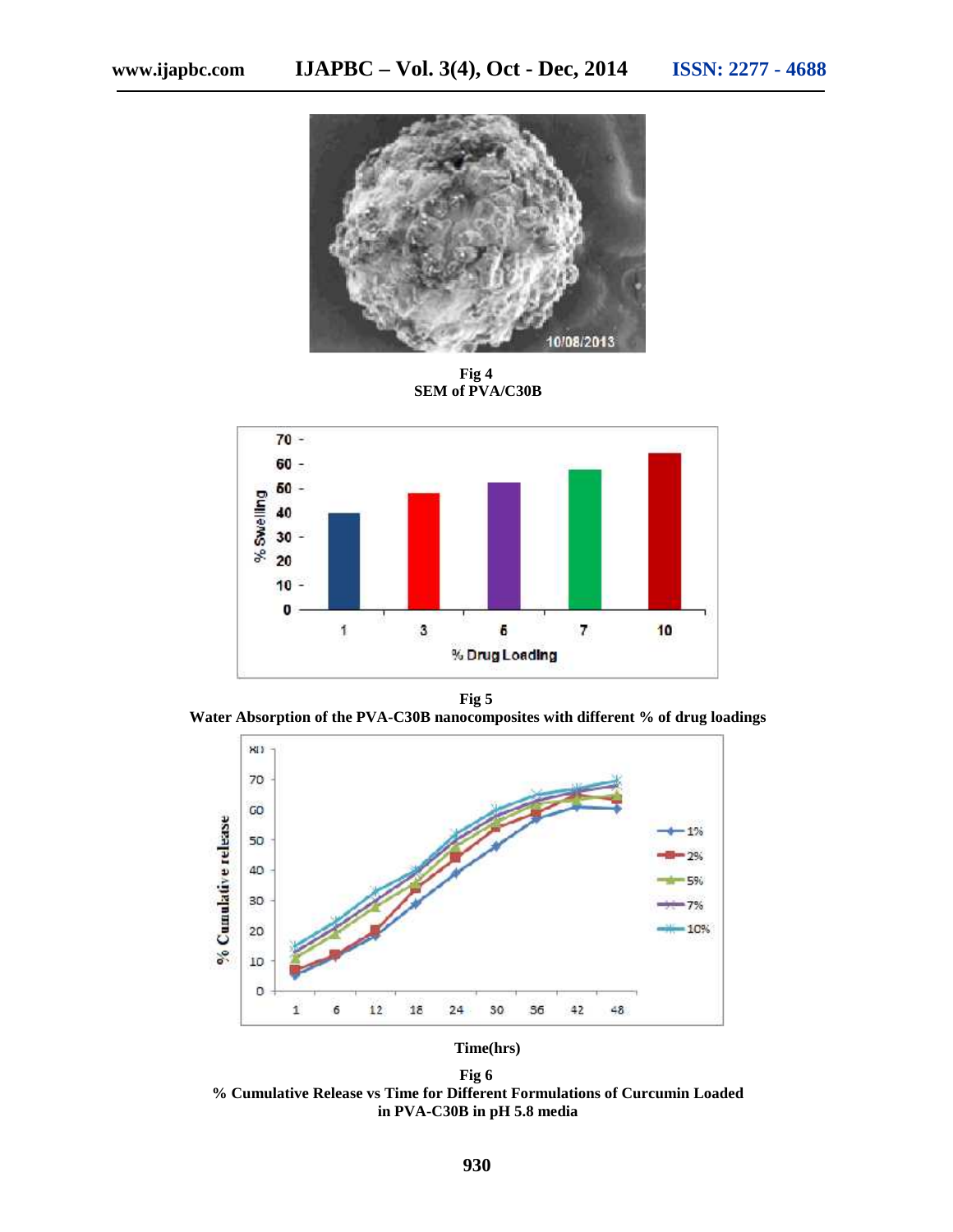

**Time(hrs) Fig 7**

**%Cumulative Release vs Time for Different Formulations of Curcumin Loaded in PVA-C30B in pH 7.0 media**



**Fig 8 % Cumulative release Vs. Time for different formulation of curcumin loaded in PVA/C 30B composite film in pH 7.4 media.**

| Table -1 |  |  |  |  |                                                                                 |  |  |  |  |  |  |
|----------|--|--|--|--|---------------------------------------------------------------------------------|--|--|--|--|--|--|
|          |  |  |  |  | Release kinetics parameter of different formulation at pH 5.8, pH 7.0 and pH7.4 |  |  |  |  |  |  |

| Curcumin |        | value of "k" |        | value of 'n'' |       |        |  |
|----------|--------|--------------|--------|---------------|-------|--------|--|
| $\%$     | pH 7.4 | pH7.0        | pH 5.8 | pH 7.4        | pH7.0 | pH 5.8 |  |
| 1 wt %   | 0.07   | 0.04         | 0.07   | 0.6           | 0.55  | 0.77   |  |
| $2 wt\%$ | 0.04   | 0.07         | 0.04   | 0.8           |       | 0.8    |  |
| 5wt%     | 0.11   | 0.07         | 0.11   | 0.7           | 0.6   | 0.6    |  |
| 7%       | 0.17   | 0.07         | 0.11   | 0.7           | 0.6   | 0.6    |  |
| 10%      | 0.11   | 0.11         | 0.07   | 1.2           | 0.6   |        |  |